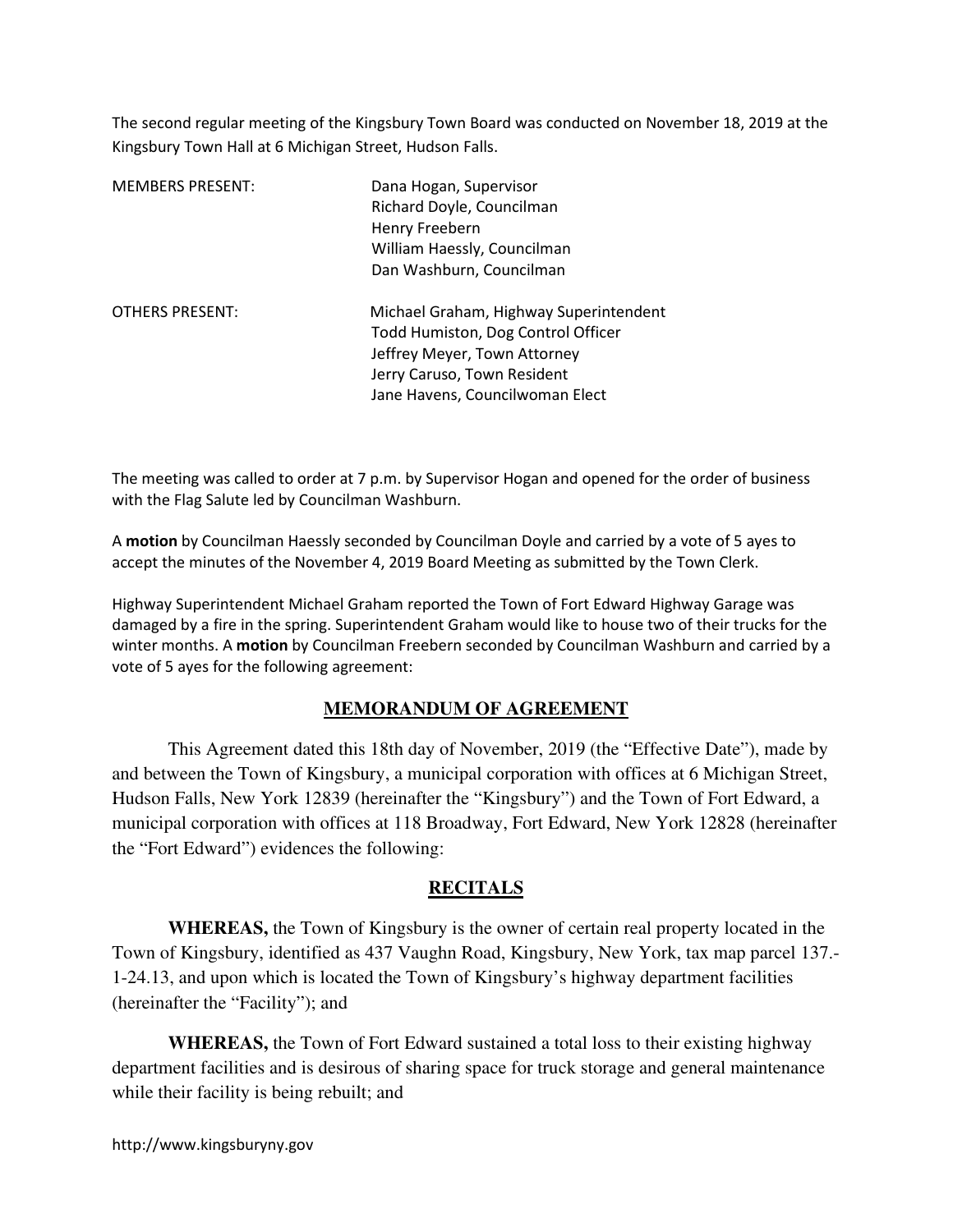**WHEREAS**, Kingsbury is willing to share space with Fort Edward at the Facility, subject to the terms and conditions of this Agreement.

NOW THEREFORE, the parties hereto agree as follows:

#### Section 1. FACILITY

- 1.01 The Town of Fort Edward shall have the right to use two (2) bays at the Facility for the storage trucks and/or equipment owned by Fort Edward. Fort Edward shall have the ability to perform routine maintenance inside the Facility. Fort Edward shall be solely responsible for their own tools, equipment, and waste disposal at the Facility. Fort Edward shall not perform any maintenance on the property outside of the Facility.
- 1.02 At all times during the term of this Agreement, Fort Edward shall, at its sole cost and expense, for the mutual benefit of Kingsbury and Fort Edward, maintain personal injury and property damage liability insurance naming Kingsbury and Fort Edward as insureds against claims for personal injury, death or property damage occurring on, in or about the Facility during the term of this Agreement with appropriate coverage amounts as determined by the Parties with respect to personal injury, death or property damage and including contractual indemnity coverage and supply evidence of such coverage to Kingsbury. Fort Edward shall not occupy the Facility prior to delivery of a policy or certificate evidencing such insurance coverage.
- 1.03 Fort Edward does hereby indemnify and defend Kingsbury and save it harmless from and against any and all claims, actions, damages, liability and expense in connection with loss of life, personal injury and/or damage to property arising from or out of any occurrence in, upon or at the Facility, from or out of the occupancy or use by Fort Edward of the Leased Premises or any part thereof, or occasioned wholly or in part by any act or omission or a breach of this Agreement by Fort Edward, its agents, contractors or employees. In case Kingsbury (and such other persons as are in privity of estate with Kingsbury) shall be made a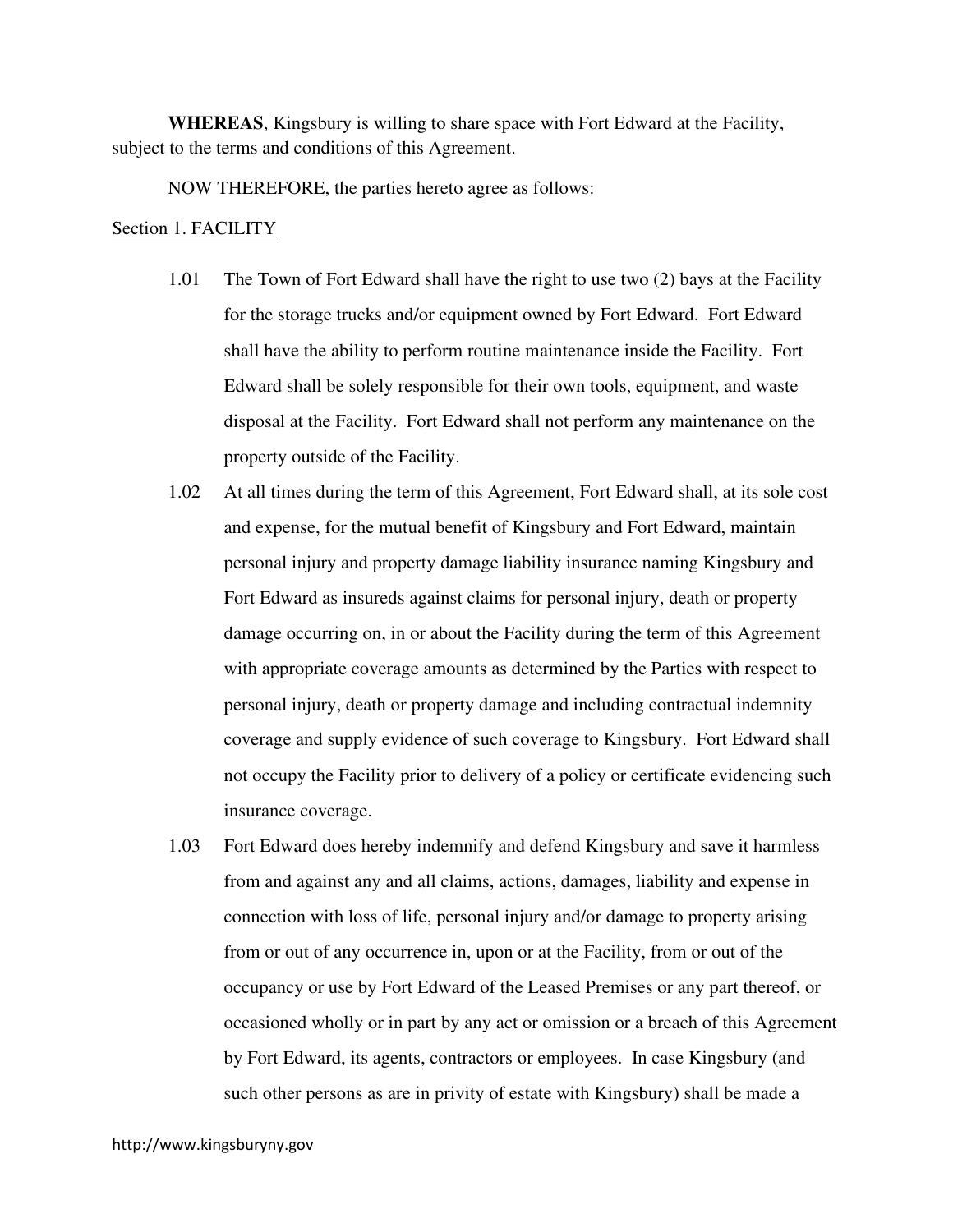party to any litigation commenced by or against Fort Edward, then Fort Edward agrees to protect and hold Kingsbury harmless and to pay or reimburse Kingsbury for all costs, expenses and reasonable attorney's fees as they are incurred or paid by Kingsbury in connection with such litigation. Fort Edward agrees to pay all costs, expenses and reasonable attorney's fees that may be incurred or paid by the Kingsbury in enforcing or defending the covenants and agreements of this Agreement.

1.04 Kingsbury shall oversee the proper maintenance of the Facility in accordance with applicable State or Federal laws, rules and regulations. Both parties shall be responsible for the proper storage of their equipment at the Facility.

### Section 2. TERM

2.01 This Agreement shall continue in effect from the date hereof until terminated as per Section 3.

## Section 3. DISPUTES AND TERMINATION

- 3.01 In the event of any dispute arising from the use, maintenance, repair or operation of the Facility, such dispute shall first attempt to be resolved by the Supervisors. If the Supervisors are unable to resolve same, the parties agree to submit such dispute to mediation prior to taking any action under section 3.02 below. The parties agree to participate in good faith in any such mediation.
- 3.02 Notwithstanding any other provision of this Agreement, but subject to any controlling law, order or regulation of any State or Federal agency or authority with jurisdiction over the Facility now or in the future, if any of the following events occur, either party may terminate this Agreement upon giving at least one hundred eighty (180) days prior written notice to the other party:
	- (a) If any State or Federal agency or authority with jurisdiction over the Facility now or in the future demands, orders or compels either party to close the Facility, provided that if such closure is due to the negligence or willful conduct of either party, nothing shall relieve said party of any liability arising therefrom; or
	- (b) If a Court orders termination of this Agreement; or
	- (c) For cause, by either the Town Board adopting a resolution terminating same with the reasons therefore; or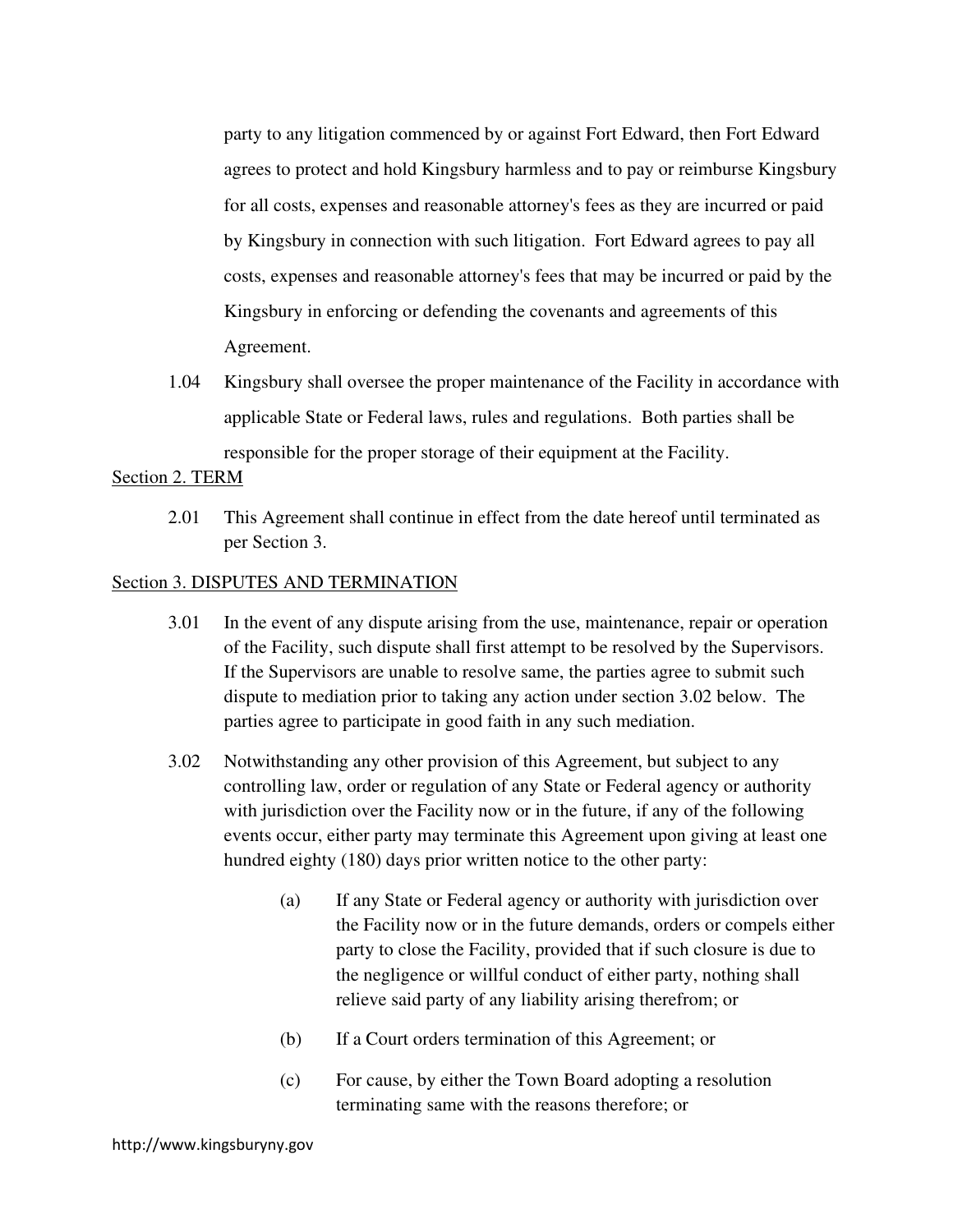(d) Without cause, only by mutual agreement of the parties.

## Section 4. FORCE MAJEURE

4.01 Each of the parties hereto shall be excuse from performance hereunder to the extent prevented by any cause beyond its reasonable control, including but not limited to strikes, fire, floods, and other acts of God. Any party so excused shall use due diligence to correct or remove the cause giving rise to any such condition and to resume full performance herewith as soon as possible.

## Section 5. TRANSFER

5.01 Neither party may assign or transfer, either temporarily or permanently, any part of its interest in this Agreement or the Facility without the approval of the other, which may be withheld in the sole discretion of the approving party.

## Section 6. NOTICES

6.01 All notice and communication hereunder shall be deemed to have been duly delivered if deposited in a United State Postal Service designated depository and directed to the respective address for each party stated below:

| If to the Kingsbury:   | Supervisor                   |  |
|------------------------|------------------------------|--|
|                        | Town of Kingsbury            |  |
|                        | 6 Michigan Street            |  |
|                        | Hudson Falls, New York 12839 |  |
|                        |                              |  |
| If to the Fort Edward: | Supervisor                   |  |
|                        | Town of Fort Edward          |  |
|                        | 118 Broadway                 |  |

## Section 7. ENTIRE UNDERSTANDING

7.01 This Agreement represents the entire understanding of the parties hereto with respect to the subject matter hereof. This Agreement may be modified only by written agreement signed by the parties hereto.

Fort Edward, New York 12828

## Section 8. WAIVER AND SEVERABILITY

http://www.kingsburyny.gov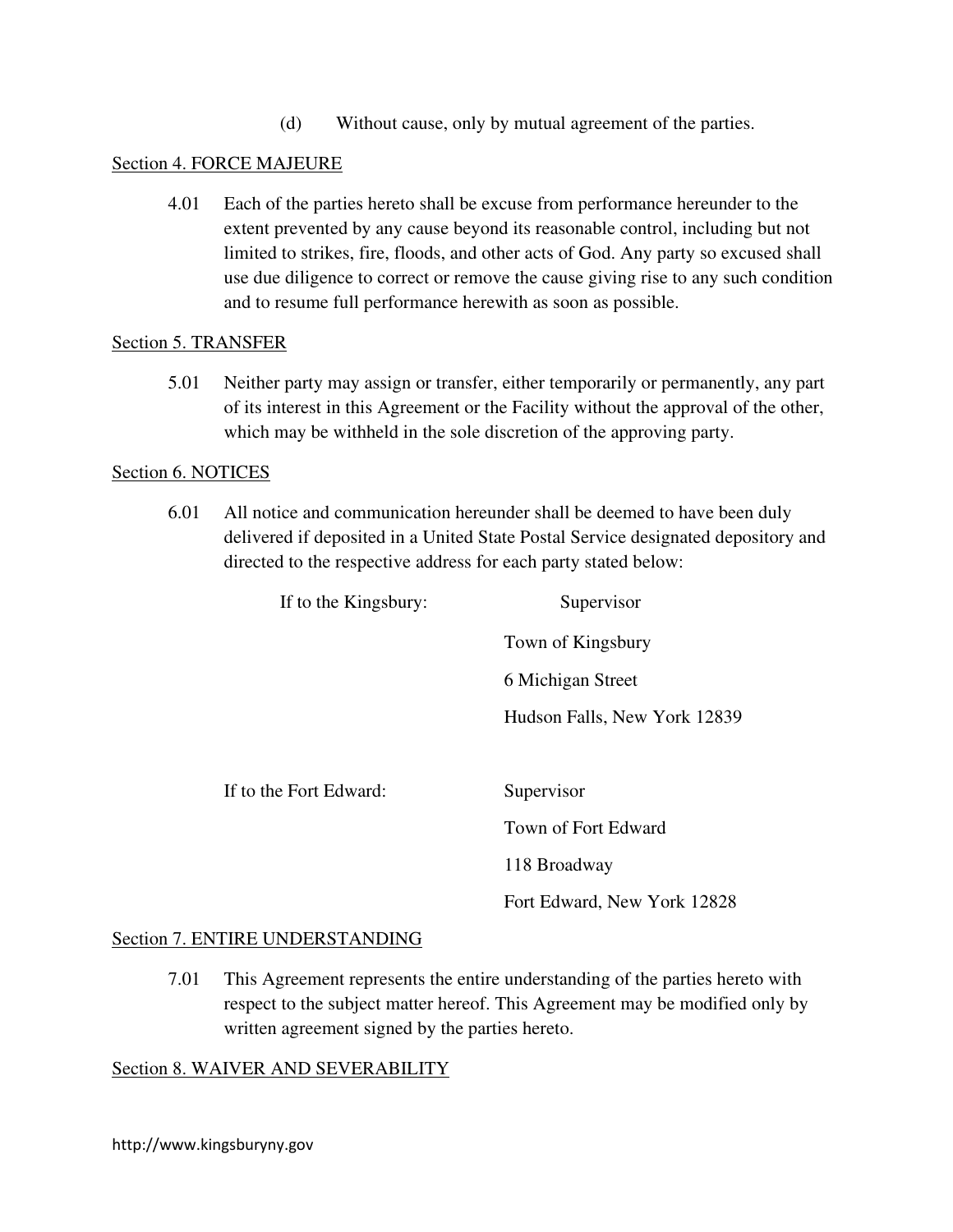- 8.01 No waiver by either party of any term or condition of this Agreement shall be effective unless in writing and signed by the party to be changed, nor shall such waiver be deemed or construed as a waiver of any other term or condition, nor shall a waiver of any breach be deemed to constitute a waiver of any subsequent breach, whether of the same or another provision of this Agreement.
- 8.02 Should any one or more of the provisions of this Agreement for any reason be held illegal or invalid, such illegality or invalidity shall not affect any other provision of this Agreement; and this Agreement shall in all circumstances be construed and enforced as if such illegal or invalid provision had not been contained herein.

## Section 9. COSTS OF ENFORCEMENT

9.01 Any party in defaults shall pay all expenses of the other including legal, accounting, administrative and other professional fees.

## Section 10. BINDING EFFECT

10.01 This Agreement shall be binding upon and shall inure to the benefit of the respective permitted successors and assigns of the parties hereto.

## Section 11. GOVERNING LAW

11.01 This Agreement shall be construed and enforced under the laws of the State of New York. In the event of any dispute concerning this Agreement, such dispute shall be brought in a court of competent jurisdiction located in Washington County, New York.

# Section 12. SECTION HEADINGS INDEX

12.01 The section headings and index have been inserted herein for convenience only and shall not be deemed to be a part of this Agreement.

# Section 13. COUNTERPARTS

13.01 This Agreement may be executed in two (2) or more counterparts, each of which shall be deemed an original, but all of which shall constitute one agreement.

IN WITNESS WHEREOF, each of the parties has duly executed this Agreement as of the Effective Date.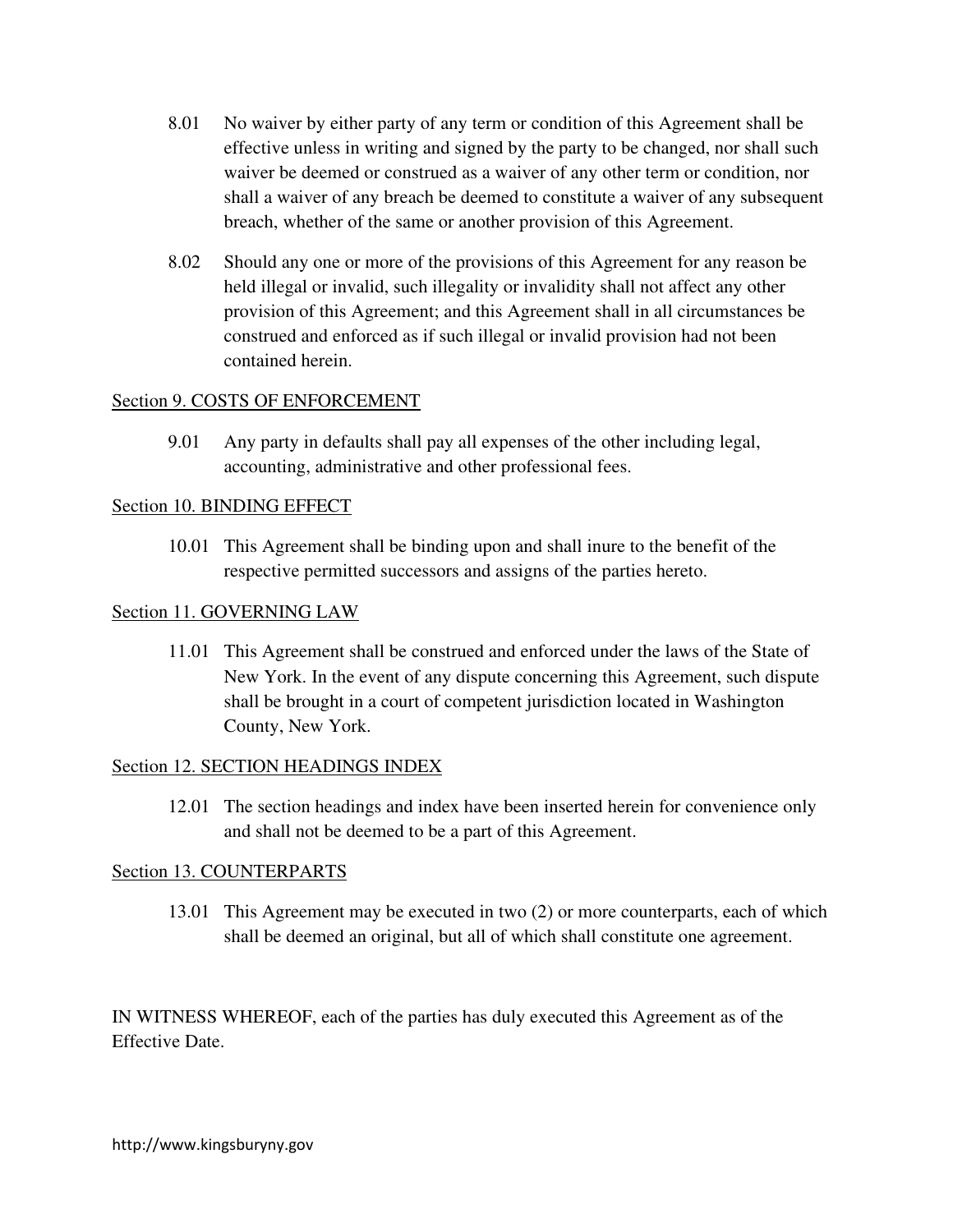## TOWN OF KINGSBURY

By:\_\_\_\_\_\_\_\_\_\_\_\_\_\_\_\_\_\_\_\_\_\_\_\_\_\_\_\_\_\_

Dana Hogan, Supervisor

## TOWN OF FORT EDWARD

**By:\_\_\_\_\_\_\_\_\_\_\_\_\_\_\_\_\_\_\_\_\_\_\_\_\_\_\_\_\_\_\_\_** 

Terry Middleton, Supervisor

A **motion** by Councilman Washburn seconded by Councilman Haessly and carried by a vote of 5 ayes giving permission for Superintendent Graham to have the following notice published:

### NOTICE TO KINGSBURY RESIDENTS

There is no parking on the public highways or within eight (8) feet from the shoulder of the road from 6 p.m. to 6 a.m. commencing November 19, 2019 through March 31, 2020. By Order of the Kingsbury Highway, Michael A. Graham Published November 20, 2019

Superintendent Graham reported they have someone in mind to train for the Water Superintendent position upon James Chase retirement. Once someone is hired, they must attend school and take a test. Then they must work under Water Superintendent Chase for one year to officially receive their license.

Councilman Doyle asked about the status of installing the new water meters. Superintendent Graham stated the installation should be complete by the end of the year.

Supervisor Hogan opened a Public Hearing for the approval of a Cable Television Agreement between Spectrum Northeast, LLC and the Town of Kingsbury at 7:08 pm. Councilman Doyle asked Attorney Meyer if the 15 year term agreement could be shortened, if the 5% annual franchise fee could be increased and if there could be a semi-annual payment to the Town. Attorney Meyer stated the Board could negotiate for a shorter-term agreement, but the 5% annual franchise fee is usually not negotiable. Attorney Meyer will review the previous agreement and advise the Board. A discussion followed, the public hearing will resume on December 16, 2019.

Town Clerk provided copies of documents received from the New York State Department of Environmental Conservation for renewal of the Air Title V permit for Wheelabrator. The Board will review the documents and discuss at the next Board Meeting.

### TOWN CLERK REPORT:

Town Clerk has hired a Deputy Clerk to replace retiring Deputy Clerk, she will be invited to the Organizational Meeting to be conducted in January 2020.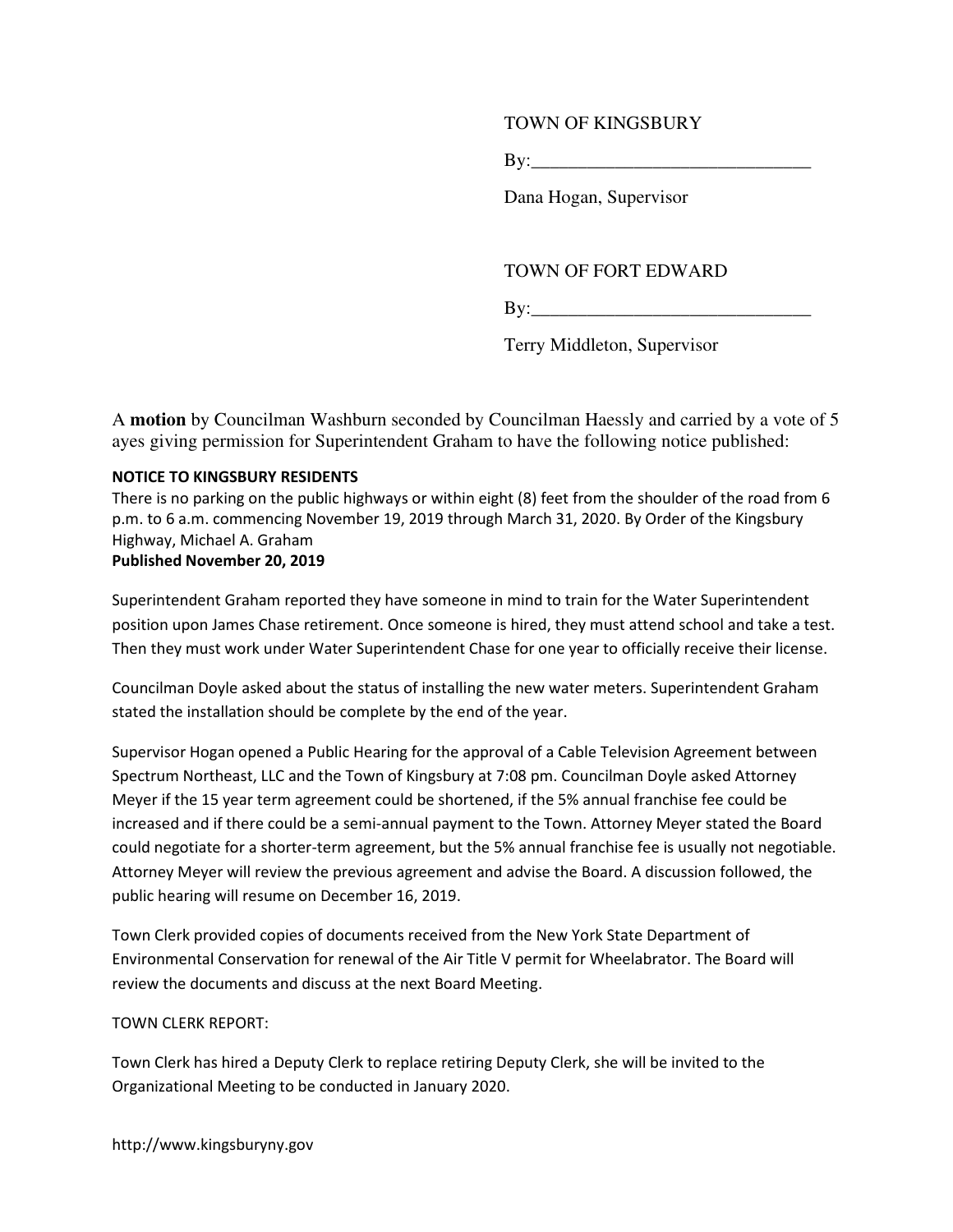Town Clerk submitted the following report for the 2019-20 Hudson Falls Central School Tax Collection:

| TO:                                         | Supervisor Hogan<br>Councilman: Doyle, Freebern, Haessly & Washburn                                                                                                                                         |  |  |
|---------------------------------------------|-------------------------------------------------------------------------------------------------------------------------------------------------------------------------------------------------------------|--|--|
| FROM:                                       | Tax Collector: Cynthia A. Bardin                                                                                                                                                                            |  |  |
| SUBJECT:                                    | 2019-20 Hudson Falls School Tax Collection                                                                                                                                                                  |  |  |
| DATE:                                       | November 6, 2019                                                                                                                                                                                            |  |  |
| Payments to Town:                           | October 10, 2019 - \$928.58 - \$868.58 - Penalties & \$60.00 Return Check Fee<br>October 21, 2019 - \$747.62 - Penalties<br>November 6, 2019 - \$5,369.22 - Penalties \$5,309.22 - \$60.00 Return Check Fee |  |  |
| <b>Total Penalties Collected:</b>           | \$6,925.42                                                                                                                                                                                                  |  |  |
| <b>Return Check Fees Collected:</b>         | \$120.00                                                                                                                                                                                                    |  |  |
| Total to Supervisor:                        | \$7,045.42                                                                                                                                                                                                  |  |  |
| <b>Total Paid to Deputies:</b><br>329 hours | \$4,642.42                                                                                                                                                                                                  |  |  |

A motion by Councilman Doyle seconded by Councilman Freebern and carried by a vote of 5 ayes giving permission to the Town Clerk to attend a New York State Town Clerk Association Regional Meeting in Saratoga Springs at the cost of \$35.00. The money is in the Town Clerk Budget.

### ENFORCEMENT REPORT:

Todd Humiston reported there will be training for members of the Planning and Zoning Board of Appeals on December 9, 2019 from 3pm to 8 pm. Each member is required to complete four hours of training each year.

### DOG CONTROL OFFICER:

Todd Humiston is working on the 2020 agreement with Countryside Veterinary. There will be an increase in the boarding fees from \$16.00 to \$18.00 each day.

#### COUNCILMAN REPORT:

Councilman Haessly is waiting for a report from Chazen for services associated with the Town's sanitary sewer infrastructure.

#### SUPERVISOR REPORT:

Rebecca Pomainville is trained to conduct a sexual harassment training for Town employees.

http://www.kingsburyny.gov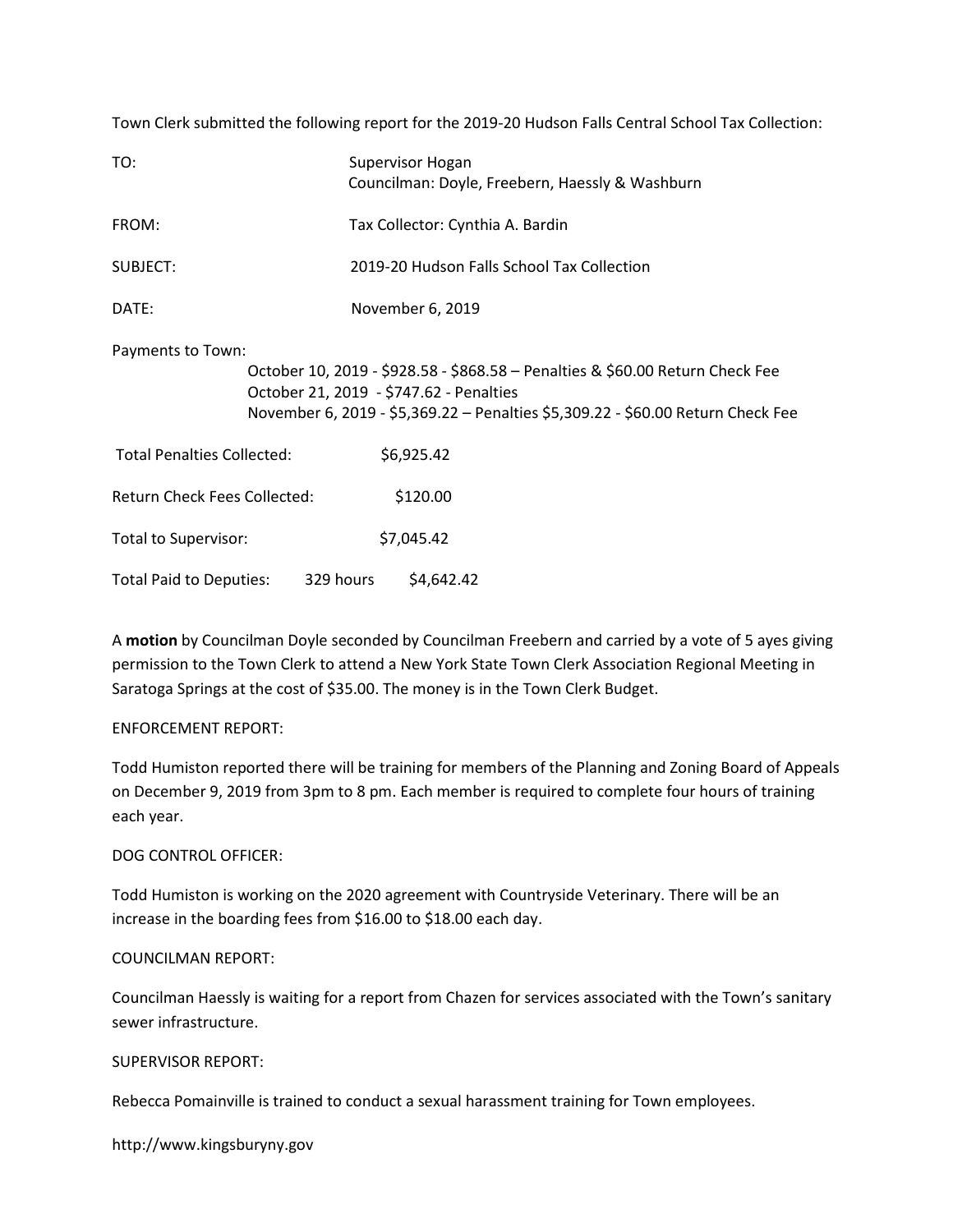There is no update on the Village of Hudson Falls court fines. Judge Keenan and Court Clerk Laura Barody sent documentation to the NYS Comptroller's Office but have not received a response.

W.L. Plastics is moving to the site of the former dewatering facility. There will be a \$15 million dollar construction and 50 jobs will be created.

The 2020 Washington County Budget has passed. A discussion followed.

A motion by Councilman Haessly seconded by Councilman Freebern and carried by a vote of 5 ayes to adopt the following agreement:

Adoption of The State of New York Deferred Compensation Plan

WHEREAS, the (Town of Kingsbury) wishes to adopt the Deferred Compensation Plan for Employees of the State of New York and Other Participating Public Jurisdictions (the "Plan") for voluntary participation of all eligible employees; and

WHEREAS, the (Town of Kingsbury) is a local public employer eligible to adopt the Plan pursuant to Section 5 of the State Finance Law\* and

WHEREAS, the (Town of Kingsbury) has reviewed the Plan established in accordance with Section 457 of the Internal Revenue Code and Section 5 of the State Finance Law of the State of New York; and

WHEREAS, the purpose of the Plan is to encourage employees to make and continue careers with the (Town of Kingsbury) by providing eligible employees with a convenient and tax-favored method of saving on a regular and long-term basis and thereby provide for their retirement;

NOW, THEREFORE, it is hereby:

<sup>\*</sup> A local public employer eligible to adopt the Plan pursuant to Section 5 of the State Finance Law includes: a county, city, town, village or other political subdivision as defined in Section 131 of the retirement and Social Security law or civil division of the State; a school district or other governmental entity operating a public school, college, or university; a public improvement or special district, a public authority, commission , or public benefit corporation; or any other public corporation, agency or instrumentality or unit of government which exercises governmental powers under the laws of the State.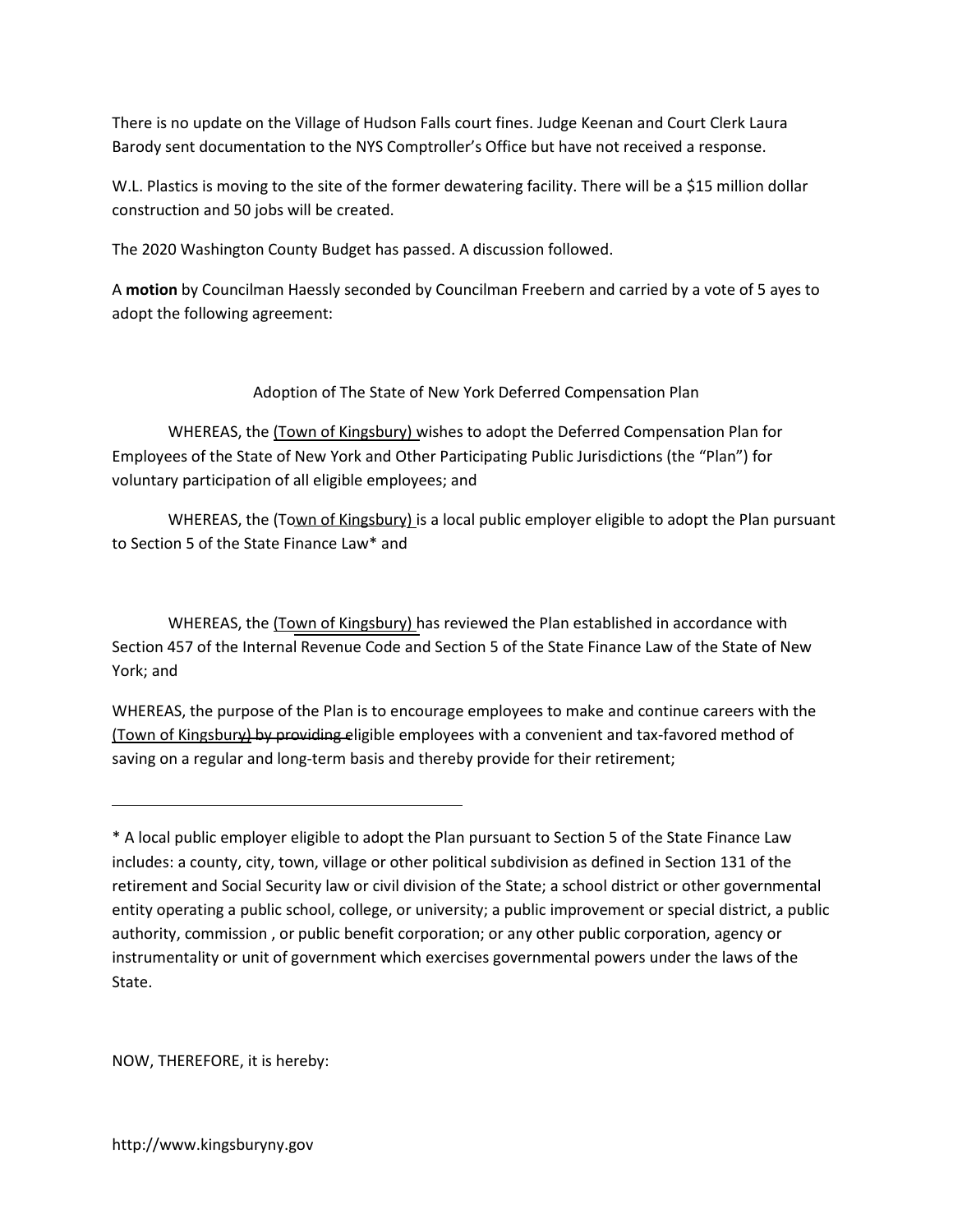RESOLVED, that the (Town of Kingsbury) hereby adopts the Plan for the voluntary participation of all eligible employees; and it is further

RESOLVED, that the appropriate officials of the (Town of Kingsbury) are hereby authorized to take such actions and enter such agreements as are required or necessary for the adoption, implementation, and maintenance of the Plan; and it is further

 RESOLVED, that the Administrative Services Agency is hereby authorized to file copies of these resolutions and other required documents with the President of the State of New York Civil Service Commission.

| Adopted the 18 <sup>th</sup> day of November | . 2019 | , at a meeting of the |
|----------------------------------------------|--------|-----------------------|
| Kingsbury Town Board                         |        |                       |

I hereby certify that the (Town of Kingsbury) is a local public employer within the meaning of Section 5 of the State Finance Law and that the adoption of the Plan has received all required approvals of any local governing body or officer and otherwise complies with local law.

| Witnesseth by: |  |
|----------------|--|
|----------------|--|

Town of Kingsbury

By:

Consent of The Deferred

Compensation Board of the

State of New York to

Local Public Employer's

Participation

By:  $\qquad \qquad \_$ <u> 1989 - Johann Barbara, martxa alemaniar a</u>

WRITTEN REPORTS:

A **motion** by Councilman Doyle seconded by Councilman Freebern and carried by a vote of 5ayes to accept the reports of certain officers for the month of October as follows:

Town Comptroller:Receipts: \$211,437.92; Disbursements \$215,875.42 Town Assessor: Sales Reports